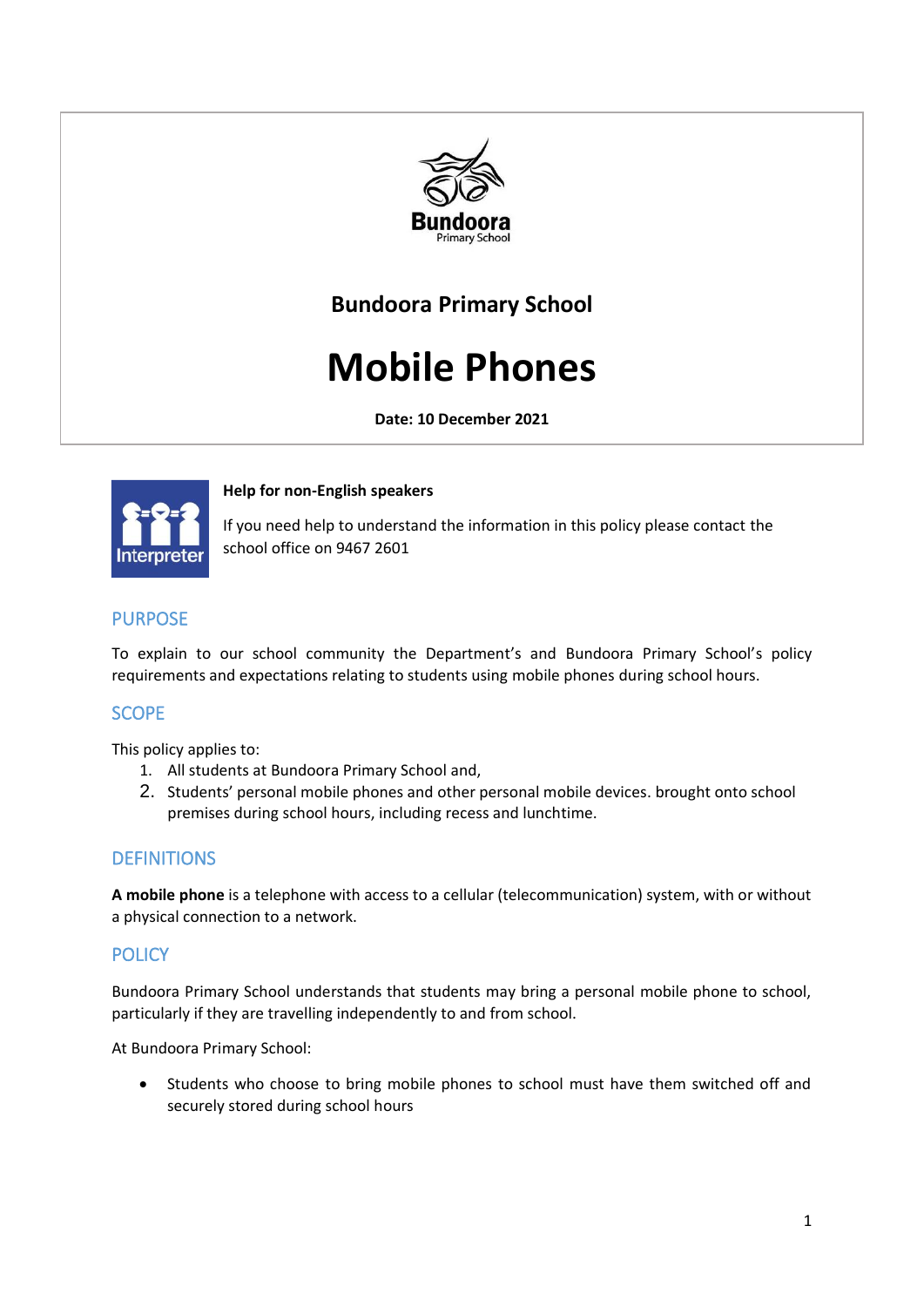- Exceptions to this policy may be applied when certain conditions are met (see below for further information)
- When emergencies occur, parents or carers should reach their child by calling the school's office.

#### **Personal mobile phone use**

In accordance with the Department's [Mobile Phones](https://www2.education.vic.gov.au/pal/students-using-mobile-phones/policy) — Student Use Policy issued by the Minister for Education, personal mobile phones must not be used at Bundoora Primary School during school hours, including lunchtime and recess, unless an exception has been granted.

Where a student has been granted an exception, the student must use their mobile phone for the purpose for which the exception was granted, and in a safe, ethical and responsible manner.

#### **Secure storage**

Mobile phones owned by students at Bundoora Primary School are considered valuable items and are brought to school at the owner's (student's or parent/carer's) risk. Students are encouraged not to bring a mobile phone to school unless there is a compelling reason to do so. Please note that Bundoora Primary School does not have accident insurance for accidental property damage or theft. Students and their parents/carers are encouraged to obtain appropriate insurance for valuable items. Please see the Department's [Claims for Property Damage and Medical Expenses](https://www2.education.vic.gov.au/pal/claims-property-damage-and-medical-expenses/policy) policy.

Where students bring a mobile phone to school, Bundoora Primary School will provide secure storage. Secure storage is storage that cannot be readily accessed by those without permission to do so. At Bundoora Primary School students are required to hand their phones into the school administration office to be placed in a lockable cupboard etc.

#### **Enforcement**

Students who use their personal mobile phones inappropriately at Bundoora Primary School may be issued with consequences consistent with our school's existing student engagement polices:

- Student Engagement and Wellbeing
- Student code of conduct
- Bullying prevention

At Bundoora Primary School inappropriate use of mobile phones is **any use during school hours**, unless an exception has been granted, and particularly use of a mobile phone:

- in any way that disrupts the learning of others
- to send inappropriate, harassing or threatening messages or phone calls
- to engage in inappropriate social media use including cyber bullying
- to capture video or images of people, including students, teachers and members of the school community without their permission
- to capture video or images in the school toilets, changing rooms, swimming pools and gyms
- during exams and assessments

#### **Exceptions**

Exceptions to the policy:

• may be applied during school hours if certain conditions are met, specifically,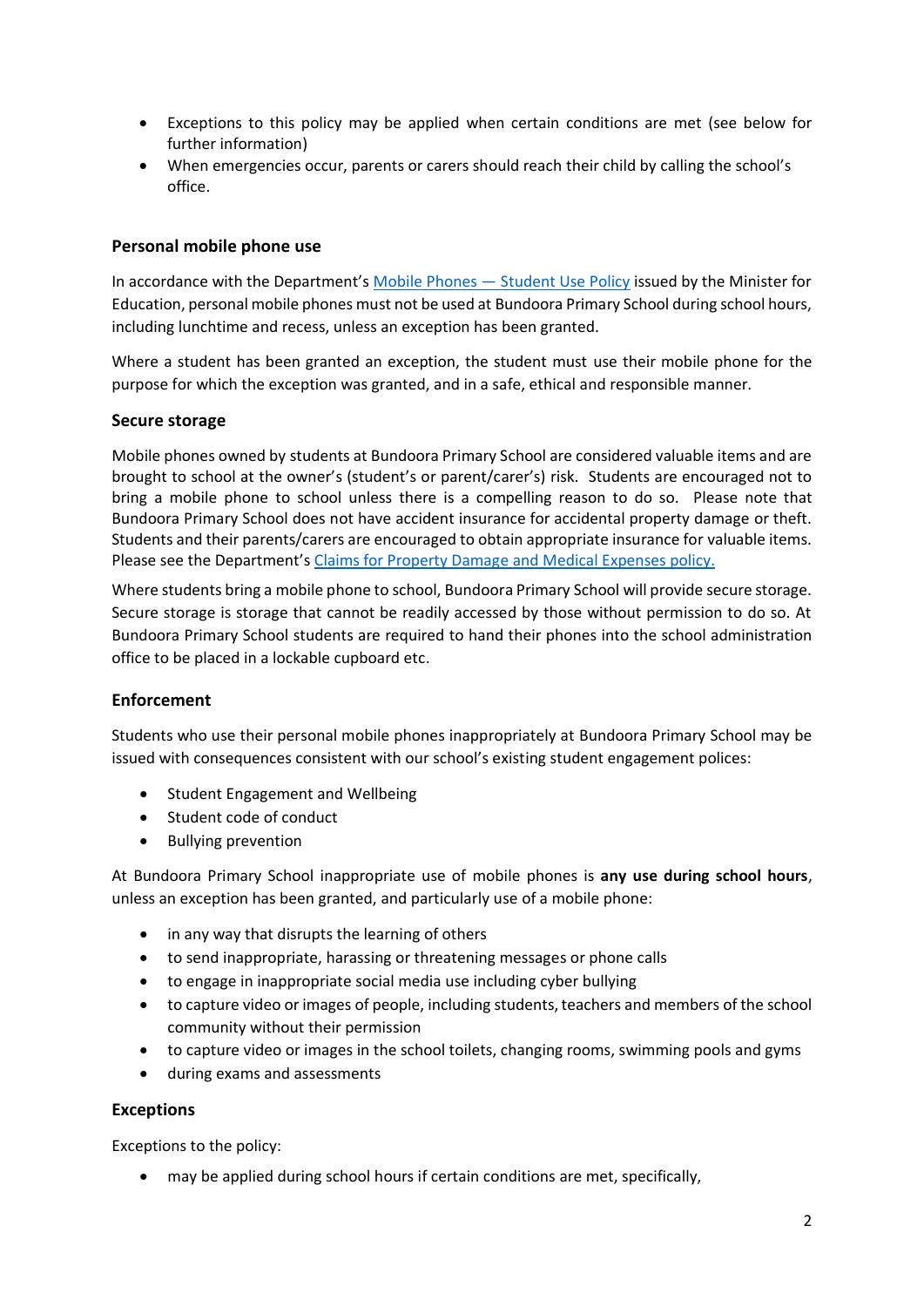- o Health and wellbeing-related exceptions; and
- o Exceptions related to managing risk when students are offsite.
- can be granted by the Principal, or by the teacher for that class, in accordance with the Department's Mobile Phones — [Student Use Policy.](https://www2.education.vic.gov.au/pal/students-using-mobile-phones/policy)

The three categories of exceptions allowed under the Department's [Mobile Phones](https://www2.education.vic.gov.au/pal/students-using-mobile-phones/policy) — Student Use [Policy](https://www2.education.vic.gov.au/pal/students-using-mobile-phones/policy) are:

#### *1. Learning-related exceptions*

| <b>Specific exception</b>                                                                                                          | <b>Documentation</b>                                          |
|------------------------------------------------------------------------------------------------------------------------------------|---------------------------------------------------------------|
| For students for whom a reasonable adjustment to<br>a learning program is needed because of a disability<br>or learning difficulty | Individual Learning Plan, Individual<br><b>Education Plan</b> |

#### *2. Health and wellbeing-related exceptions*

| <b>Specific exception</b>                        | <b>Documentation</b>               |
|--------------------------------------------------|------------------------------------|
| Students with a health condition, i.e., Diabetes | <b>Student Health Support Plan</b> |

#### *3. Exceptions related to managing risk when students are offsite*

| <b>Specific exception</b>                                                                      | <b>Documentation</b>                   |
|------------------------------------------------------------------------------------------------|----------------------------------------|
| Travelling to and from excursions                                                              | Risk assessment planning documentation |
| Students on excursions and camps                                                               | Risk assessment planning documentation |
| When students are offsite (not on school grounds)<br>and unsupervised with parental permission | Risk assessment planning documentation |
| Students with a dual enrolment or who need to<br>undertake intercampus travel                  | Risk assessment planning documentation |

Where an exception is granted, the student can only use the mobile phone for the purpose for which it was granted.

#### **Camps, excursions and extracurricular activities**

Bundoora Primary School will provide students and their parents and carers with information about items that can or cannot be brought to camps, excursions, special activities and events, including personal mobile phones.

#### **Exclusions**

This policy does not apply to

- Out-of-school-hours events
- Travelling to and from school